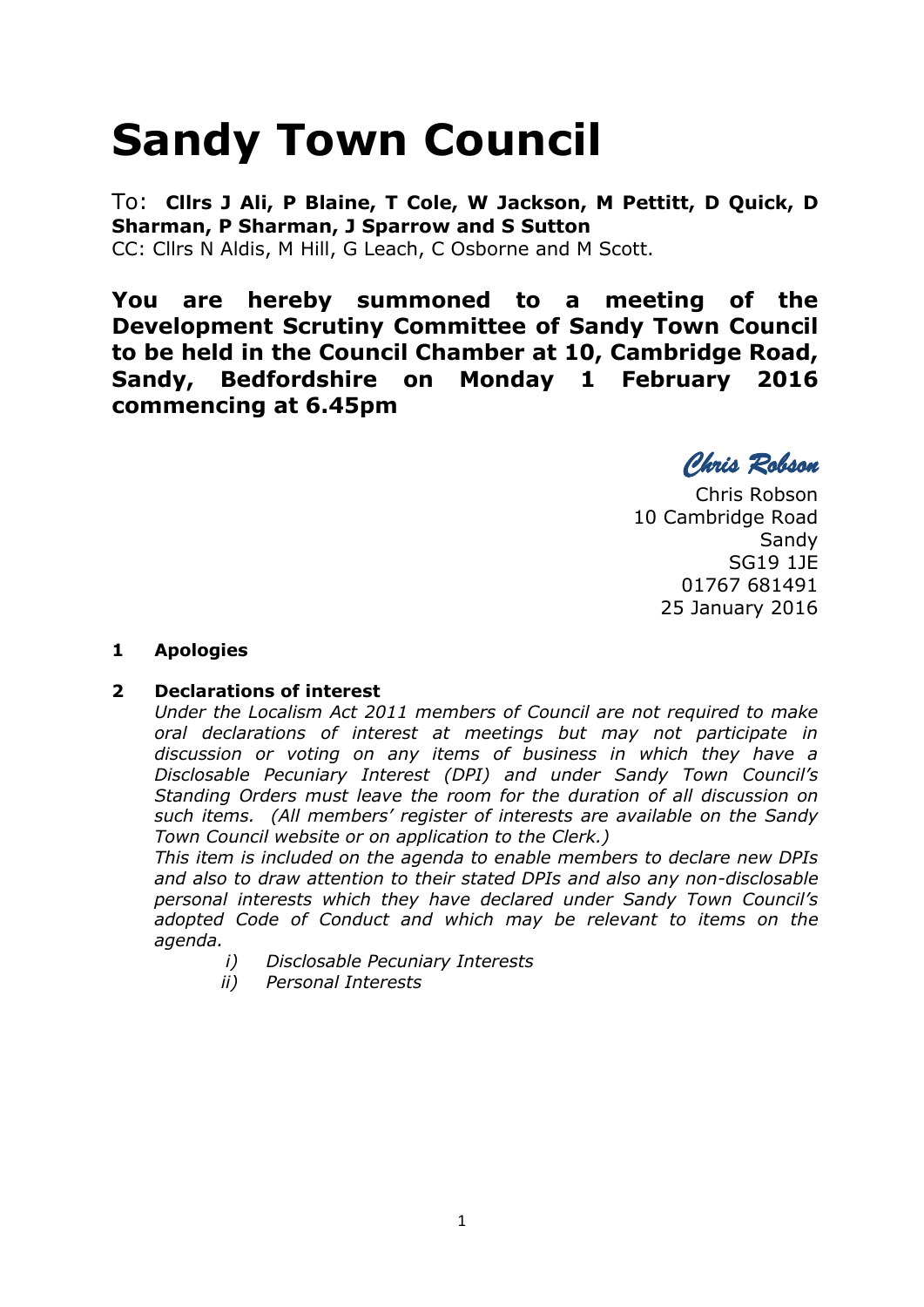# **3 Planning Applications**

To consider the following applications submitted for comment by Central Bedfordshire Council

| 06.01.16 | CB/15/04686/<br><b>FULL</b><br>Mr T Page                                                                                                 | Rear conservatory at 26 Orchard Road, Beeston,<br>Sandy.                                                                                                                                        |
|----------|------------------------------------------------------------------------------------------------------------------------------------------|-------------------------------------------------------------------------------------------------------------------------------------------------------------------------------------------------|
|          | 26 Orchard Road<br>Sandy<br><b>SG19 1PJ</b>                                                                                              | <b>Near neighbours</b><br>24,28 Orchard Road, 9, 10 Eastside,<br><b>Beeston notified.</b>                                                                                                       |
| 06.01.16 | CB/15/04928/<br><b>FULL</b><br>Mr C Simons                                                                                               | Two storey side extension at 2 Churchill Way,<br>Sandy.                                                                                                                                         |
|          | 2 Churchill Way<br>Sandy<br><b>SG19 1LP</b>                                                                                              | Near neighbours 4 Churchill Way,<br>15,17,30,32 Glebe Road, 19 Mills Walk,<br>Sandy notified.                                                                                                   |
| 11.01.16 | CB/16/00034/<br><b>FULL</b><br>Mr William                                                                                                | Single storey side/front extension to factory unit<br>at 2 Darlington Close, Sandy, Beds.                                                                                                       |
|          | Format Print Ltd<br>Ashgates<br>Corporate<br>Services Ltd<br>5 Prospect Place<br>Millenium Way<br>Pride Park<br>Derby<br><b>DE24 8HG</b> | Near neighbours 62 Sunderland Road, 4,5<br>Darlington Close, Sandy notified.                                                                                                                    |
| 19.01.16 | CB/15/04458/<br><b>FULL</b><br>Mr & Mrs P Nash<br>5 Coopers Close                                                                        | Two storey rear extension incorporating rear<br>balcony and single storey side extension at 5<br>Coopers Close.                                                                                 |
|          | Sandy<br><b>SG19 1NQ</b>                                                                                                                 | Near neighbours 4,6 Coopers Close, Sandy<br>notified.                                                                                                                                           |
| 20.01.16 | CB/TCA/16/<br>00013<br>Mrs C James<br>Aragon Housing<br>Association<br>Katherine's House                                                 | Works to trees within a Conservation Area:<br>Remove one Yew tree located near to the wall of<br>No 26 High Street, Sandy. Sa389 on the<br>submitted plan at 20-24 High Street, Sandy,<br>Beds. |
|          | Dunstable St<br>Ampthill<br>MK45 2JP                                                                                                     | Near neighbours 18,25, 25a, 27, 27a, 29,<br>29a High Street, 20,22,24 Edgecumbe<br>Court, High Street, Sandy notified.                                                                          |
| 22.01.16 | CB/16/00233/<br><b>FULL</b><br>Mr L Ellis                                                                                                | Single storey front & side extension at 48 Banks<br>Drive, Sandy, Beds.                                                                                                                         |
|          | 48 Banks Drive<br>Sandy<br><b>SG19 1AE</b>                                                                                               | Near neighbours 47,50,51,52,53,54,55, 56<br><b>Banks Drive, Sandy notified.</b>                                                                                                                 |